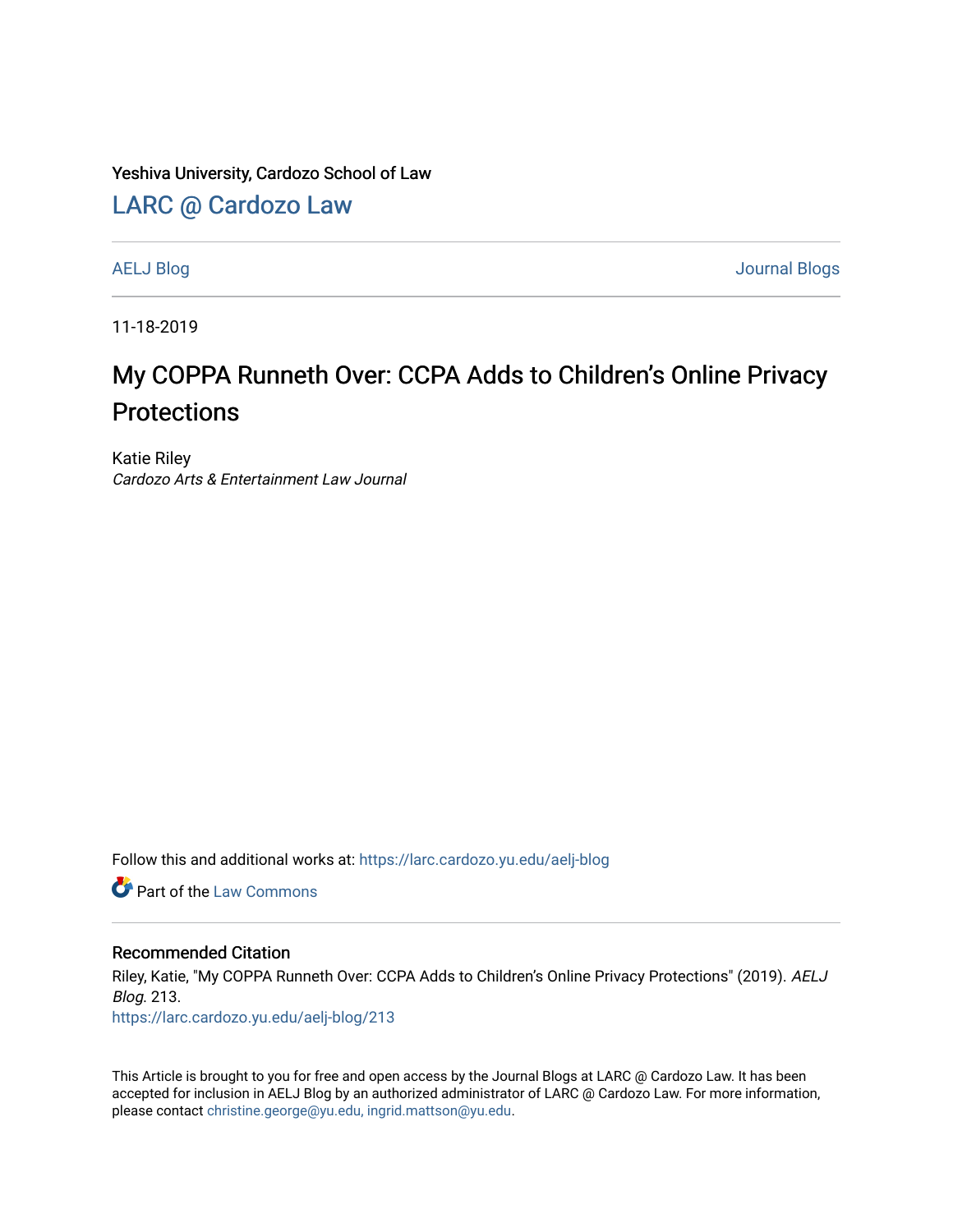## **My COPPA Runneth Over: CCPA Adds to Children's Online Privacy Protections**

BY [KATIE RILEY/](https://cardozoaelj.com/author/katie-riley/) ON NOVEMBER 18, 2019



The Federal Trade Commission ("FTC") is currently accepting public comments on the Children's Online Privacy Protection Act ("COPPA") as part of their review process for a pending proactive legislative update[.\[1\]](https://cardozoaelj.com/2019/11/18/my-coppa-runneth-over-ccpa-adds-to-childrens-online-privacy-protections/#_ftn1) COPPA is not due for review until 2023 but because of the "rapid technological changes that impact the online children's marketplace" the FTC believes it is imperative to reevaluate COPPA's protections now.<sup>[\[2\]](https://cardozoaelj.com/2019/11/18/my-coppa-runneth-over-ccpa-adds-to-childrens-online-privacy-protections/#_ftn2)</sup> Although decades old, COPPA has increasingly made headlines, most recently as part of the FTC's settlement with YouTube and their parent company, Google, for a \$170 million fine—the largest COPPA fine ever levied—for alleged violations of the legislation.<sup>[3]</sup> Online children's content creators, app developers, and marketers are nervous that enhancing protections under the law will negatively impact their business, particularly an advertising impact[.\[4\]](https://cardozoaelj.com/2019/11/18/my-coppa-runneth-over-ccpa-adds-to-childrens-online-privacy-protections/#_ftn4) The collection and sale of personal information can affect advertising revenue because contextual advertising that is not unique to a user earns 60% to 90% less than behavioral advertising that requires the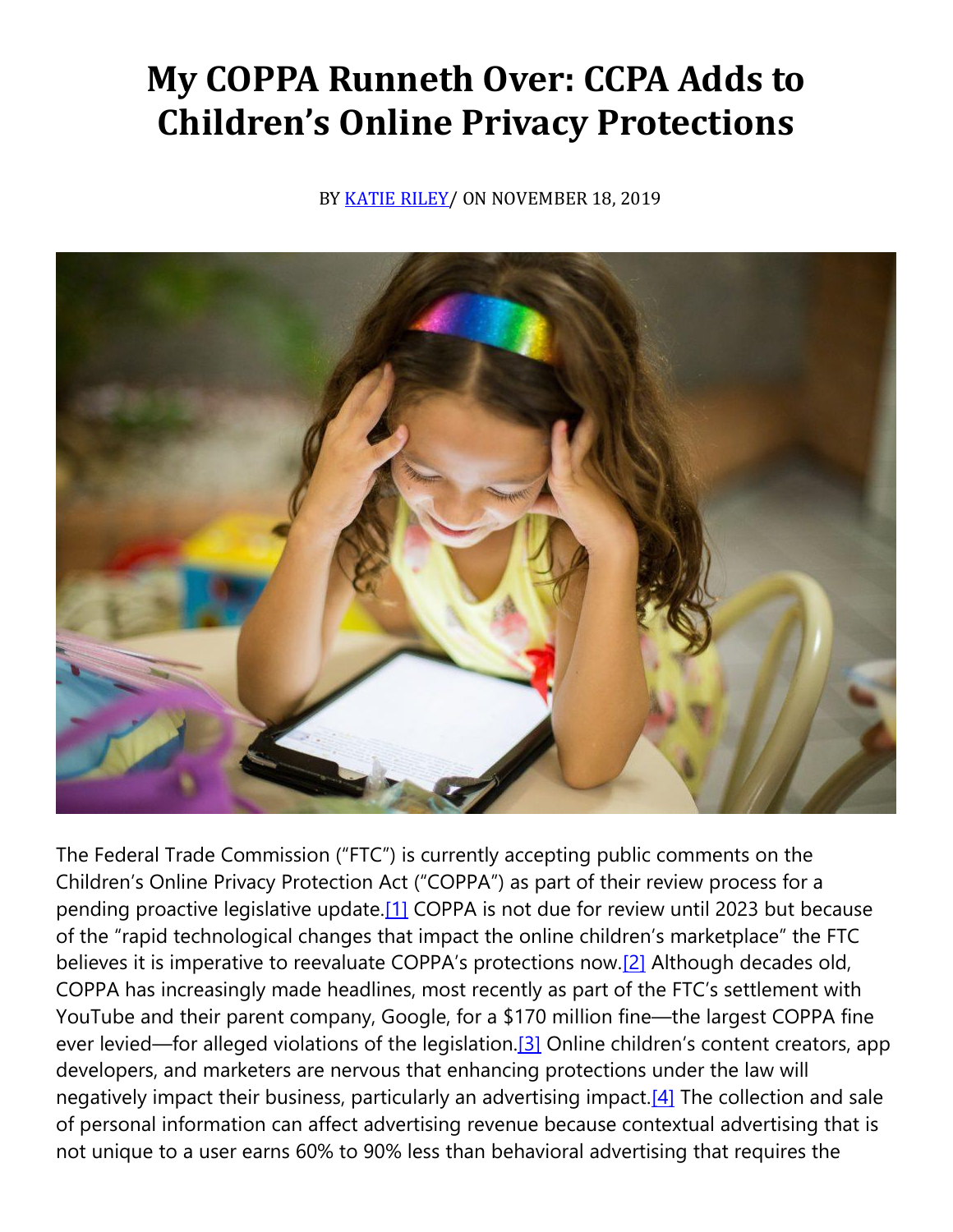collection and generally a transaction of personal information[.\[5\]](https://cardozoaelj.com/2019/11/18/my-coppa-runneth-over-ccpa-adds-to-childrens-online-privacy-protections/#_ftn5) However, COPPA is no longer the only privacy legislation concerning the collection of children's personal information online. The first provisions of the California Consumer Privacy Act ("CCPA") go into effect January 1, 2020 as the first US privacy law to meet the modern international trend of increasing privacy protections.<sup>[6]</sup> The CCPA was passed in 2018 and has already served as model to Nevada's updated privacy law that went into effect October 1, 2019[.\[7\]](https://cardozoaelj.com/2019/11/18/my-coppa-runneth-over-ccpa-adds-to-childrens-online-privacy-protections/#_ftn7) But as a state law, how will CCPA interact with existing federal legislation concerning children? The CCPA applies to out-of-state merchants who do business with Californians or have a website available in the state.<sup>[8]</sup> Since California is the world's fifth largest economy, "rather than create separate systems…companies will just apply the CCPA nationwide—especially in light of larger societal trends in favor of privacy," so consumers on a national level may be exposed to tighter privacy practices online[.\[9\]](https://cardozoaelj.com/2019/11/18/my-coppa-runneth-over-ccpa-adds-to-childrens-online-privacy-protections/#_ftn9) 

The bulk of the CCPA focuses on the majority consumer with only one provision tailored to minors.<sup>[10]</sup> Even with limited dedicated legislative text, California children are afforded added measures of an opt-in requirement for the sale of personal information, extending the age of protected children from under thirteen to children under sixteen, and stripping away the actual knowledge requirement set forth in COPPA as it pertains to the sale of a child's personal information[.\[11\]](https://cardozoaelj.com/2019/11/18/my-coppa-runneth-over-ccpa-adds-to-childrens-online-privacy-protections/#_ftn11)

Section 1798.129(d) of the CCPA acts as an extension of COPPA[.\[12\]](https://cardozoaelj.com/2019/11/18/my-coppa-runneth-over-ccpa-adds-to-childrens-online-privacy-protections/#_ftn12) COPPA prohibits the release of personal information, including the "sharing, selling, renting, or transfer of personal information to any third party" for children under the age of thirteen.[\[13\]](https://cardozoaelj.com/2019/11/18/my-coppa-runneth-over-ccpa-adds-to-childrens-online-privacy-protections/#_ftn13) Under the CCPA, businesses shall not sell personal information for children ages thirteen to sixteen, in addition to children under thirteen.<sup>[14]</sup> COPPA and CCPA both provide a parent or quardian's consent may authorize the sale of personal information for children under thirteen[.\[15\]](https://cardozoaelj.com/2019/11/18/my-coppa-runneth-over-ccpa-adds-to-childrens-online-privacy-protections/#_ftn15) However, the CCPA allows the children ages thirteen to sixteen to provide their own consent, not requiring permission of their parent or guardian, for the sale of their personal information[.\[16\]](https://cardozoaelj.com/2019/11/18/my-coppa-runneth-over-ccpa-adds-to-childrens-online-privacy-protections/#_ftn16) COPPA does not require any form of consent for the sale of personal information of children ages thirteen to sixteen.

COPPA establishes requirements for consent where the CCPA is vague. The CCPA just says for California consumers under thirteen, a parent or guardian, or a thirteen- to sixteen-year-old must "affirmatively authorize[ ] the sale of the consumer's personal information."[\[17\]](https://cardozoaelj.com/2019/11/18/my-coppa-runneth-over-ccpa-adds-to-childrens-online-privacy-protections/#_ftn17) This is why the children's provision of the CCPA is referred to as an opt-in law, because the appropriate person must opt in to approve the sale of a child's personal information.<sup>[18]</sup> There is no definition of "affirmatively authorized" in the CCPA.<sup>[\[19\]](https://cardozoaelj.com/2019/11/18/my-coppa-runneth-over-ccpa-adds-to-childrens-online-privacy-protections/#_ftn19)</sup> COPPA, on the other hand, requires "verifiable parental consent" before any personal information can be collected for a child under 13[.\[20\]](https://cardozoaelj.com/2019/11/18/my-coppa-runneth-over-ccpa-adds-to-childrens-online-privacy-protections/#_ftn20) COPPA provides several acceptable methods for obtaining such consent including having the parent mail in a consent form, requiring the parent to use a credit card in connection with a monetary transaction, having the parent call a toll-free telephone number staffed by trained personnel, or checking a government-issued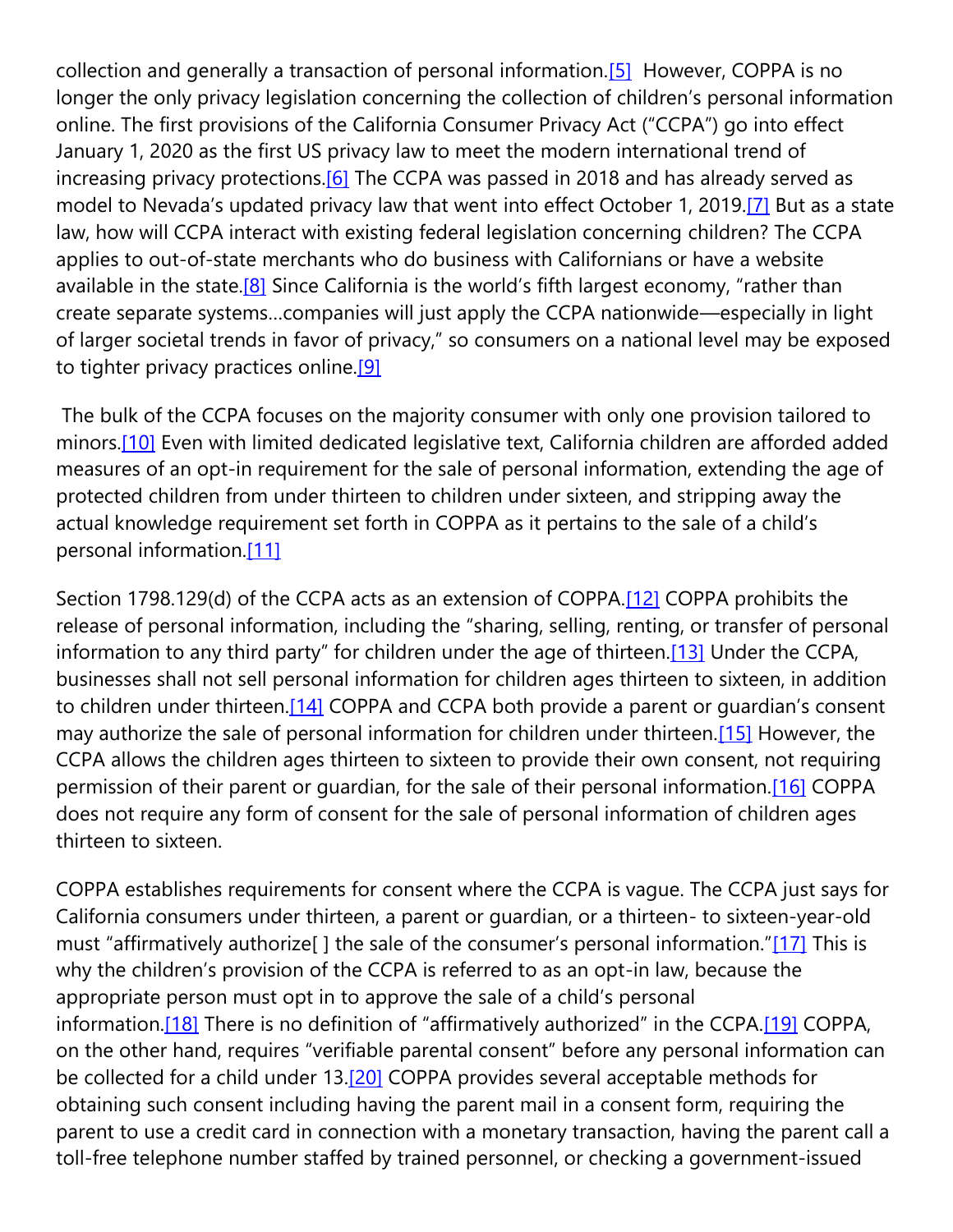identification card.<sup>[21]</sup> A failed CCPA amendment provided similar requirements for parental consent for children under 13 on online social media platforms but did not get enough votes for the governor's signature.[\[22\]](https://cardozoaelj.com/2019/11/18/my-coppa-runneth-over-ccpa-adds-to-childrens-online-privacy-protections/#_ftn22) California Attorney General Xavier Becerra proposed methods included in COPPA and additional mechanisms to verify parental consent in the CCPA draft regulations pending approval. $[23]$  The proposed CCPA regulations also include a definition of "affirmative authorization." $[24]$  Even if the regulations pass as proposed, the earliest effective date would be April. 1, 2020, three months after the CCPA becomes effective.<sup>[25]</sup> Failing to adopt standardized methods of procedure and providing a definition of affirmative authorization could set a low bar for CCPA consent concerning the sale of children's personal information. The lack of clarity could result in an additional checkbox tacked onto the existing COPPA consent without need to verify the party checking the box is the proper consenting party which could forfeit the intended protections of the legislation.

It should be noted that affirmative authorization and verifiable parental consent are not necessarily the same because the latter is required before any personal information can be collected, and the former is required before any personal information can be sold. Additionally, the CCPA does not indicate whether a parent or guardian Californian consumer can give their affirmative authorization for sale of a child's personal information simultaneously with the verifiable parental consent required under COPPA or whether such consent must be a separate transaction.

One of the biggest differences between COPPA and the CCPA is whether the intended target of a business is a child. Per the CCPA, "[a] business that willfully disregards the consumer's age shall be deemed to have had *actual knowledge* of the consumer's age [emphasis added]."[\[26\]](https://cardozoaelj.com/2019/11/18/my-coppa-runneth-over-ccpa-adds-to-childrens-online-privacy-protections/#_ftn26) In other words, the CCPA imputes liability onto businesses that intentionally avoid gaining actual knowledge of a consumer's age. This means under the CCPA, it doesn't matter if a business intended to target children, the business just needs to have actual knowledge of a consumer's age to be prohibited from selling the child's personal information. COPPA, however, requires a website or online service to target children, or the site will be deemed to target children if the operator has actual knowledge they are collecting personal information of a user under 13[.\[27\]](https://cardozoaelj.com/2019/11/18/my-coppa-runneth-over-ccpa-adds-to-childrens-online-privacy-protections/#_ftn27) This could make a difference for future claims of the unlawful sale of a child's personal information. Where, under federal law, a business may not target their website at children nor have actual knowledge that they are collecting personal information of a child under 13, if they were acting in willful disregard of the consumer's age, under California law, the business would be deemed to have actual knowledge of the child's age. COPPA would not provide protection where CCPA would. In such a circumstance, a claim could proceed under CCPA but would fail under COPPA.

Ultimately, the CCPA is just the first raindrop in a thunderstorm of privacy legislation brewing in the United States. Twenty seven other states including Massachusetts, New York, New Jersey, Hawaii, and Washington have major privacy laws pending, some of which are broader than CCPA.<sup>[28]</sup> National legislation has also been introduced which could preempt all state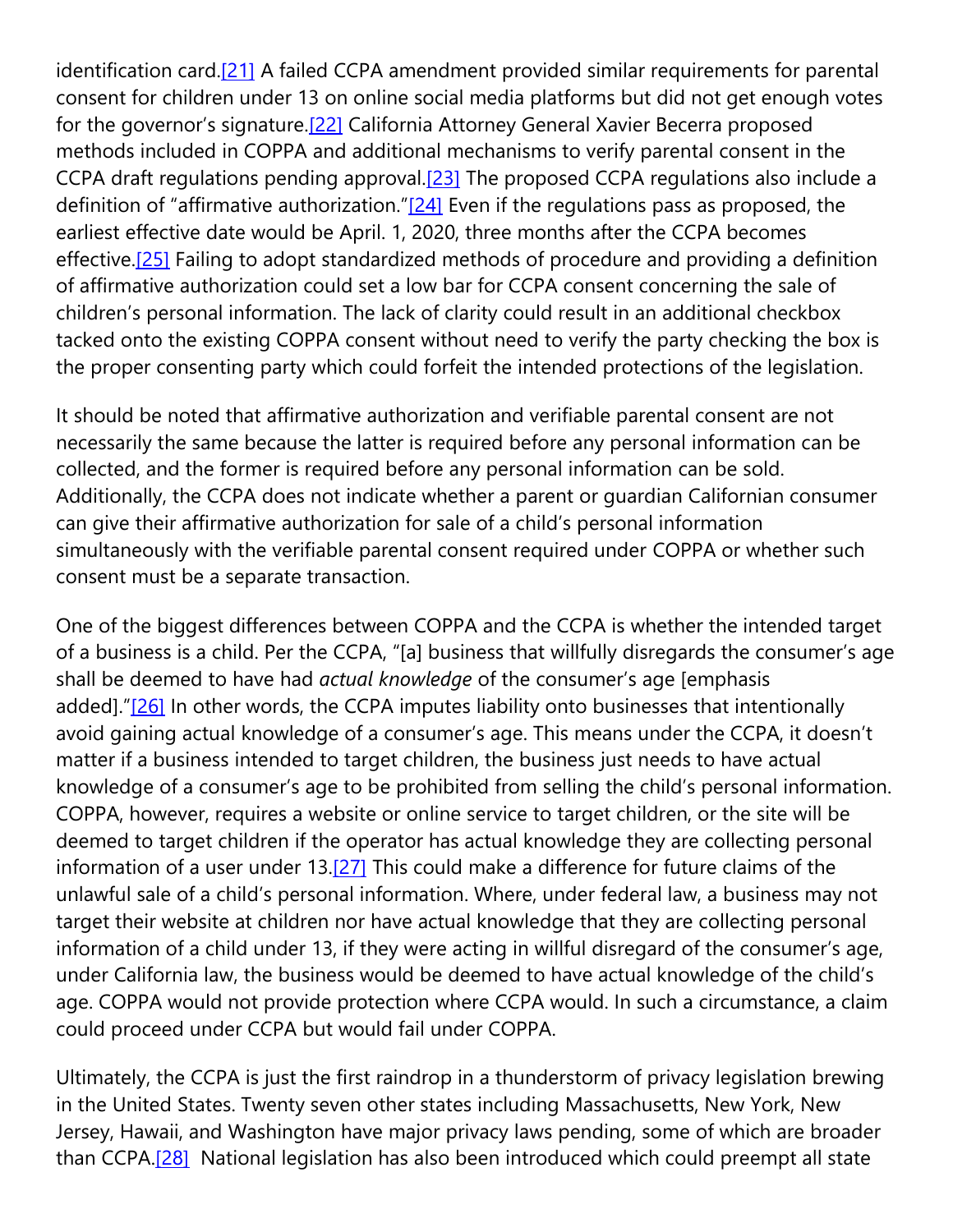laws but create uniformity for compliance in online data collection making it easier for consumers and businesses to understand what is permitted and prohibited use of personal information[.\[29\]](https://cardozoaelj.com/2019/11/18/my-coppa-runneth-over-ccpa-adds-to-childrens-online-privacy-protections/#_ftn29) In the meantime, COPPA will likely see a facelift before a comprehensive national privacy legislation is passed, and come January 1, 2020 it will co-exist with CCPA as a companion legislation that in part also seeks to enhance the online privacy protection of children[.\[30\]](https://cardozoaelj.com/2019/11/18/my-coppa-runneth-over-ccpa-adds-to-childrens-online-privacy-protections/#_ftn30)

Katie Riley is a Second Year Law Student at the Benjamin N. Cardozo School of Law and a Staff *Editor at the Cardozo Arts & Entertainment Law Journal. Katie also serves as a Senator on the Student Bar Association.*

[\[1\]](https://cardozoaelj.com/2019/11/18/my-coppa-runneth-over-ccpa-adds-to-childrens-online-privacy-protections/#_ftnref1) Fed. Trade Comm'n, *FTC Extends Deadline for Comments on COPPA Rule Until December 9*, Fed. Trade Comm'n (Oct. 17, 2019) https://www.ftc.gov/news-events/pressreleases/2019/10/ftc-extends-deadline-comments-coppa-rule-until-december-9.

[\[2\]](https://cardozoaelj.com/2019/11/18/my-coppa-runneth-over-ccpa-adds-to-childrens-online-privacy-protections/#_ftnref2) *Id.*

[\[3\]](https://cardozoaelj.com/2019/11/18/my-coppa-runneth-over-ccpa-adds-to-childrens-online-privacy-protections/#_ftnref3) Natasha Singer & Kate Conger, *Google Is Fined \$170 Million for Violating Children's Privacy on YouTube*, New York Times (Sept. 4, 2019) https://www.nytimes.com/2019/09/04/technology/google-youtube-fine-ftc.html.

[\[4\]](https://cardozoaelj.com/2019/11/18/my-coppa-runneth-over-ccpa-adds-to-childrens-online-privacy-protections/#_ftnref4) Julia Alexander, *YouTubers say kids' content changes could ruin careers*, The Verge (Sept. 5, 2019, 10:58 AM) https://www.theverge.com/2019/9/5/20849752/youtube-creators-ftc-finesettlement-family-friendly-content-gaming-minecraft-roblox.

[\[5\]](https://cardozoaelj.com/2019/11/18/my-coppa-runneth-over-ccpa-adds-to-childrens-online-privacy-protections/#_ftnref5) Jonathan Katz & Victoria Fener, *Is a YouTube COPPAcalypse Coming? FTC Rules Could Start Demonetizing Creators In 2020*, tubefilter (Nov. 5, 2019) https://www.tubefilter.com/2019/11/05/youtube-coppa-adpocalypse-ftc-rules-demonetizingchild-directed/.

[\[6\]](https://cardozoaelj.com/2019/11/18/my-coppa-runneth-over-ccpa-adds-to-childrens-online-privacy-protections/#_ftnref6) Jeff John Roberts, *America's First Privacy Law: What it Means for Businesses and Consumers*, Fortune (Sept. 13, 2019) https://fortune.com/2019/09/13/what-is-ccpa-compliance-californiadata-privacy-law/.

[\[7\]](https://cardozoaelj.com/2019/11/18/my-coppa-runneth-over-ccpa-adds-to-childrens-online-privacy-protections/#_ftnref7) Ropes & Gray LLP, *New State Bills Inspired by the California Consumer Privacy Act May Reappear Next Year*, JD Supra (Nov. 7, 2019) https://www.jdsupra.com/legalnews/new-statebills-inspired-by-the-70300/.

[\[8\]](https://cardozoaelj.com/2019/11/18/my-coppa-runneth-over-ccpa-adds-to-childrens-online-privacy-protections/#_ftnref8) *See* Roberts, *supra* note 6.

[\[9\]](https://cardozoaelj.com/2019/11/18/my-coppa-runneth-over-ccpa-adds-to-childrens-online-privacy-protections/#_ftnref9) *See* Roberts, *supra* note 6.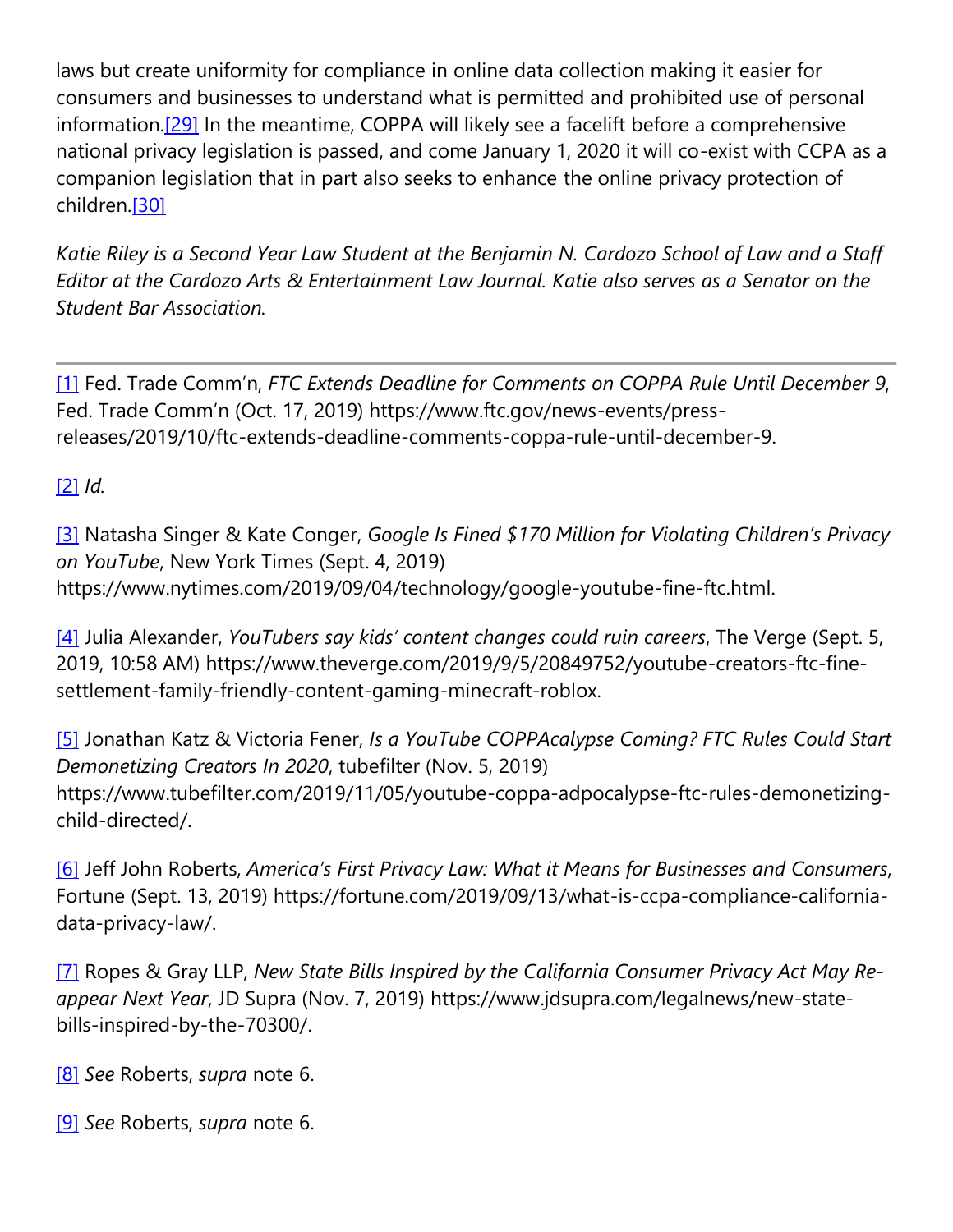[\[10\]](https://cardozoaelj.com/2019/11/18/my-coppa-runneth-over-ccpa-adds-to-childrens-online-privacy-protections/#_ftnref10) *See* Cal. Civ. Code § 1789.120(d).

[\[11\]](https://cardozoaelj.com/2019/11/18/my-coppa-runneth-over-ccpa-adds-to-childrens-online-privacy-protections/#_ftnref11) *See* Cal. Civ. Code § 1789.120(d).

[\[12\]](https://cardozoaelj.com/2019/11/18/my-coppa-runneth-over-ccpa-adds-to-childrens-online-privacy-protections/#_ftnref12) Elana Safner, *Analysis of Attorney General Regulations to CCPA Part 4: Special Rules Regarding Minors*, The National Law Review (Oct. 21, 2019) https://www.natlawreview.com/article/analysis-attorney-general-regulations-to-ccpa-part-4 special-rules-regarding-minors.

[\[13\]](https://cardozoaelj.com/2019/11/18/my-coppa-runneth-over-ccpa-adds-to-childrens-online-privacy-protections/#_ftnref13) 16 C.F.R. §312.2.

[\[14\]](https://cardozoaelj.com/2019/11/18/my-coppa-runneth-over-ccpa-adds-to-childrens-online-privacy-protections/#_ftnref14) *See* Cal. Civ. Code § 1789.120(d).

[\[15\]](https://cardozoaelj.com/2019/11/18/my-coppa-runneth-over-ccpa-adds-to-childrens-online-privacy-protections/#_ftnref15) *See* 16 CFR § 312.5; Cal. Civ. Code § 1789.120(d).

[\[16\]](https://cardozoaelj.com/2019/11/18/my-coppa-runneth-over-ccpa-adds-to-childrens-online-privacy-protections/#_ftnref16) *See* Cal. Civ. Code § 1789.120(d).

[\[17\]](https://cardozoaelj.com/2019/11/18/my-coppa-runneth-over-ccpa-adds-to-childrens-online-privacy-protections/#_ftnref17) Cal. Civ. Code § 1789.120(d).

[\[18\]](https://cardozoaelj.com/2019/11/18/my-coppa-runneth-over-ccpa-adds-to-childrens-online-privacy-protections/#_ftnref18) Allison Schiff, *Everything You Need to Know About CCPA—For Now*, ad exchanger (Sept. 16, 2019) https://adexchanger.com/privacy/everything-you-need-to-know-about-ccpa-fornow/#close-olyticsmodal.

[\[19\]](https://cardozoaelj.com/2019/11/18/my-coppa-runneth-over-ccpa-adds-to-childrens-online-privacy-protections/#_ftnref19) *See* Cal Civ. Code § 1789.140 (providing definitions of terms for the purpose of the bill).

[\[20\]](https://cardozoaelj.com/2019/11/18/my-coppa-runneth-over-ccpa-adds-to-childrens-online-privacy-protections/#_ftnref20) 16 C.F.R. § 312.5.

[\[21\]](https://cardozoaelj.com/2019/11/18/my-coppa-runneth-over-ccpa-adds-to-childrens-online-privacy-protections/#_ftnref21) 16 C.F.R. § 312.5(b).

[\[22\]](https://cardozoaelj.com/2019/11/18/my-coppa-runneth-over-ccpa-adds-to-childrens-online-privacy-protections/#_ftnref22) Cal. AB-1138 Social Media: The Parent's Accountability and Child Protection Act (2019-2010).

[\[23\]](https://cardozoaelj.com/2019/11/18/my-coppa-runneth-over-ccpa-adds-to-childrens-online-privacy-protections/#_ftnref23) *See* Schiff, *supra* note 18.

[\[24\]](https://cardozoaelj.com/2019/11/18/my-coppa-runneth-over-ccpa-adds-to-childrens-online-privacy-protections/#_ftnref24) Attorney General Xavier Becerra, *California Consumer Privacy Act Regulations Proposed Text of Regulations*, Office of the Att'y Gen. of Cal. (Oct. 10, 2019) https://www.oag.ca.gov/sites/all/files/agweb/pdfs/privacy/ccpa-proposed-regs.pdf ("Affirmative authorization" means an action that demonstrates the intentional decision by the consumer to opt-in to the sale of personal information. Within the context of a parent or guardian acting on behalf of a child under 13, it means that the parent or guardian has provided consent to the sale of the child's personal information in accordance with the methods set forth in section 999.330. For consumers 13 years and older, it is demonstrated through a two-step process whereby the consumer shall first, clearly request to opt-in and then second, separately confirm their choice to opt-in.).